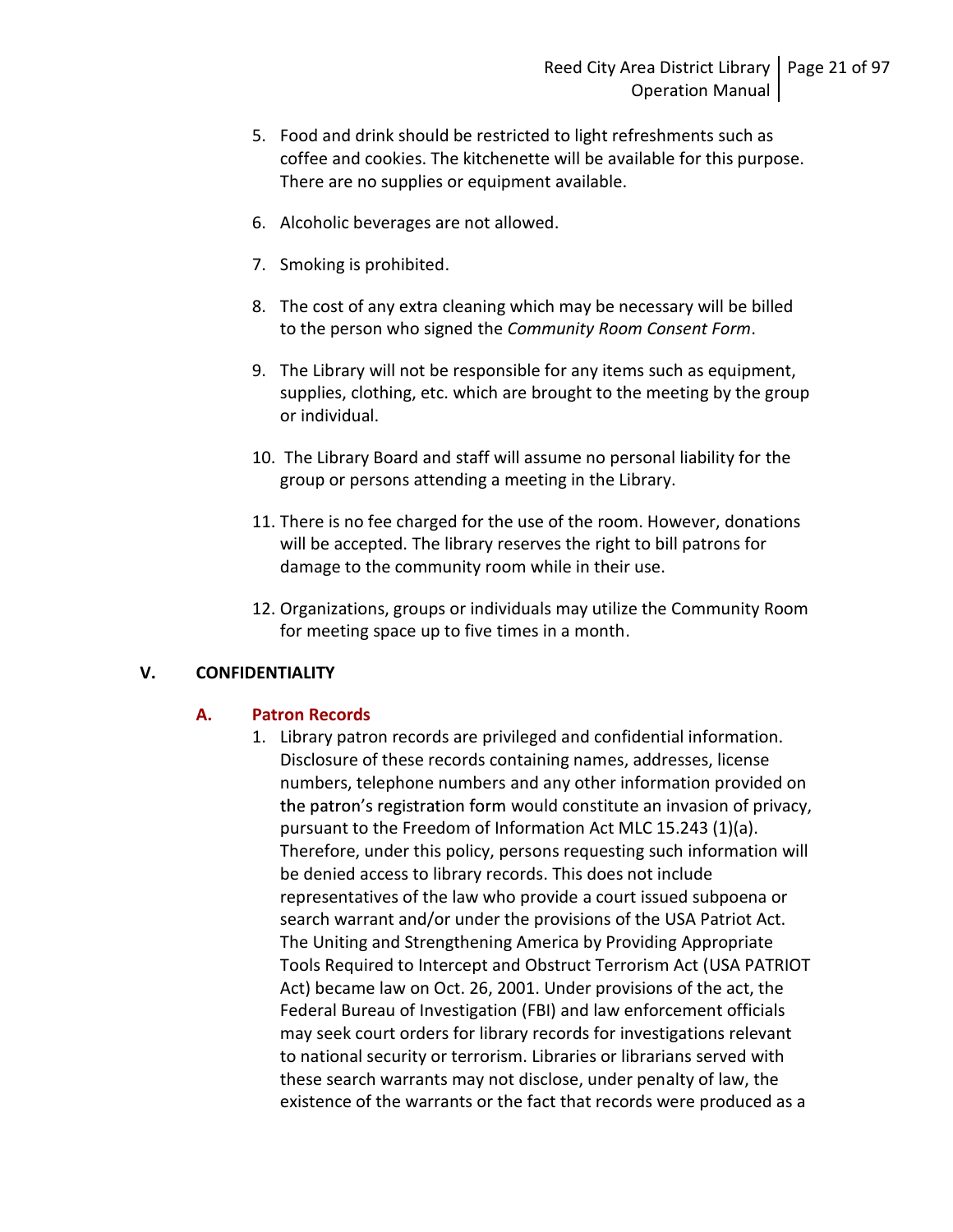result of the warrants. Patrons cannot be told their records were given to law enforcement agencies or that they were the subjects of FBI investigations.

- 2. Records are protected by the Michigan Library Privacy Act (PA 455 of 1982) which provides that Library records may not be disclosed to third parties unless the library has received written permission from the patron or a properly obtained court order (MCL 397.603). A 'library record' is defined in the statute as 'a document, record, or other method of sorting information retained by a library that identifies a person as having requested or obtained specific materials from a library'. 'Library record' does not include non-identifying material such as circulation statistics.
- 3. Library cards are available to children under 16 if a parent or guardian signs for them, agreeing to take financial responsibility for any items lost or damaged. This means that Michigan law allows us to divulge the circulation records (that is items checked out, when they were checked out, and the fines owed for them) to that parent or guardian.
- 4. A child (that is someone under 18) is allowed an adult card, if they are 16 and have a driver's license. The signature of a parent is not required to receive a card.
- 5. Patrons may authorize third party access to their records by presenting their library card or ID to library staff and requesting a dated and staff initialed annotation on their account stating desired permissions.
- 6. Non-identifying statistical data may be released without written permission.
- 7. We do not give out information from the City Directory over the phone. It is our policy not to give out published or unpublished information on private individuals.
- 8. If information is legally requested (through subpoena or search warrant), staff should respond in the following manner:
	- a) Staff approached by a law enforcement officer or agent with a request or court order to examine or obtain records of any library patron will ask for identification and direct the officer or agent to the Library Director or other designated person in charge. The Library Director or other designated person in charge will review the request and an attorney may be consulted.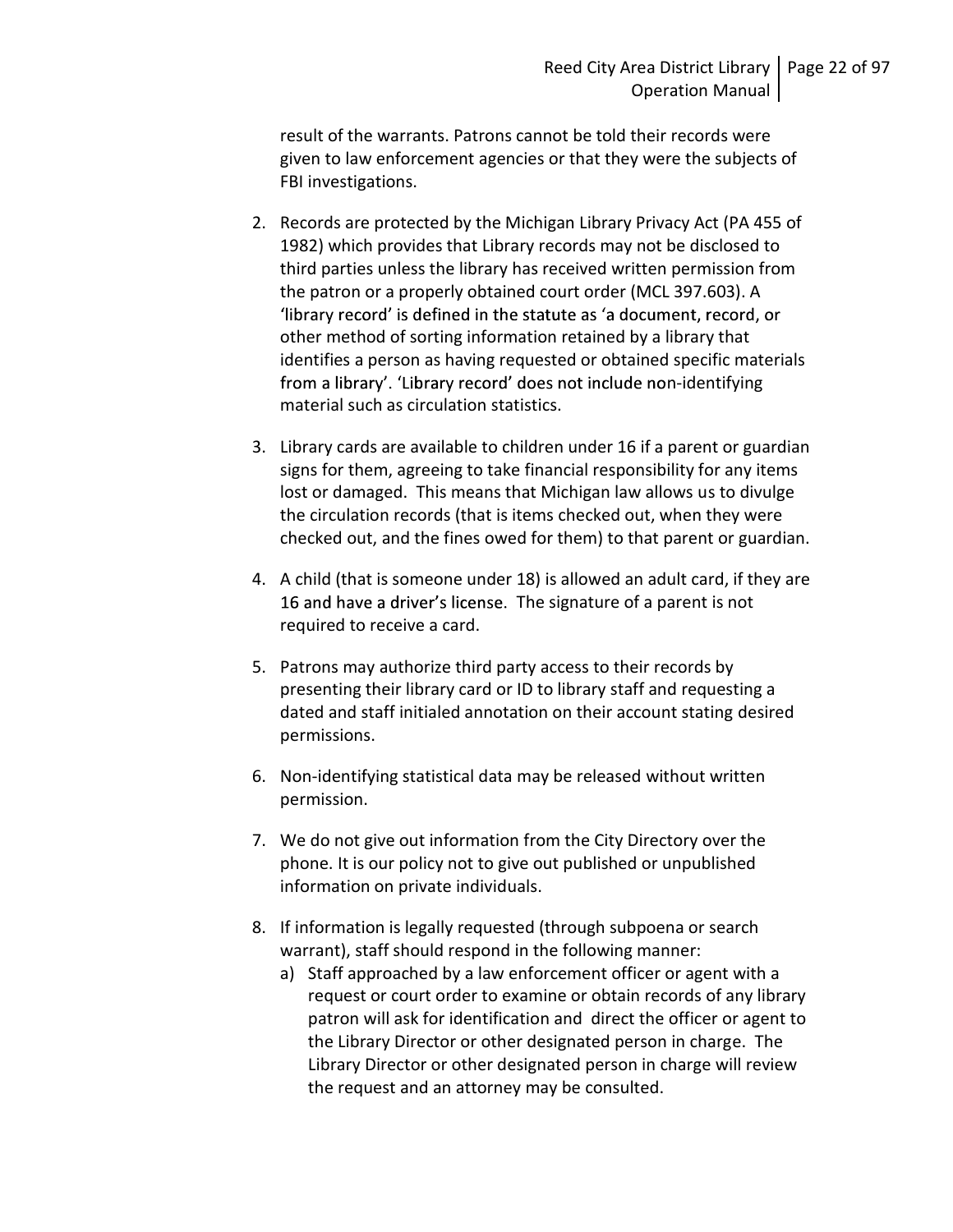b) Search warrants signed by the court are immediately enforceable. Staff will request identification, a copy of the warrant and may request the agent or officer direct the inquiry to the Library Director or other designated staff in charge. The Library Director or designated staff in charge may request time to fax the warrant to an attorney for verification. If the officer or agent wishes to immediately enforce the search warrant, staff should not interfere, but proceed to notify the Library Director or designated person in charge of the search.

# B. Library Records (FOIA)

- 1. Freedom of Information Act (FOIA) Procedures and Guidelines The Library will follow the Freedom of Information Act Requests in accordance with Michigan Legislative Public Act 442 of 1976, MCL 15.231 et seq (FOIA), effective July 1, 2015, and this policy. A summary of this policy can be found in FOIA Summary (Appendix #6).
	- a) APPOINTMENT OF A FOIA COORDINATOR Keeping with Section 6 of the FOIA, MCL 15.236, RCADL has appointed a FOIA Coordinator as well as an alternate FOIA Coordinator. The names of the FOIA Coordinator and alternate FOIA Coordinator are available from the Library Director's Office.

The FOIA Coordinator will report action taken on FOIA requests at the next scheduled meeting of the RCADL Library Board.

a) SUBMISSION OF FOIA REQUEST FOIA requests to the RCADL can be sent by e-mail or mail to: E-mail: director@reedcitylibrary.org FOIA Coordinator/Library Director Reed City Area District Library 410 W. Upton Ave. Reed City, MI 49677

Requests should include a name, phone and mailing address.

b) IMMEDIATELY FORWARD FOIA REQUEST

Any Library employee who receives a written request for a public record must immediately forward it to the FOIA Coordinator at RCADL. If a Library employee receives a written request for a public record that is delivered to a spam or junk mail folder, the employee must record the date and time the written request is delivered to the spam or junk mail folder and the date and time the employee first becomes aware of the written request, which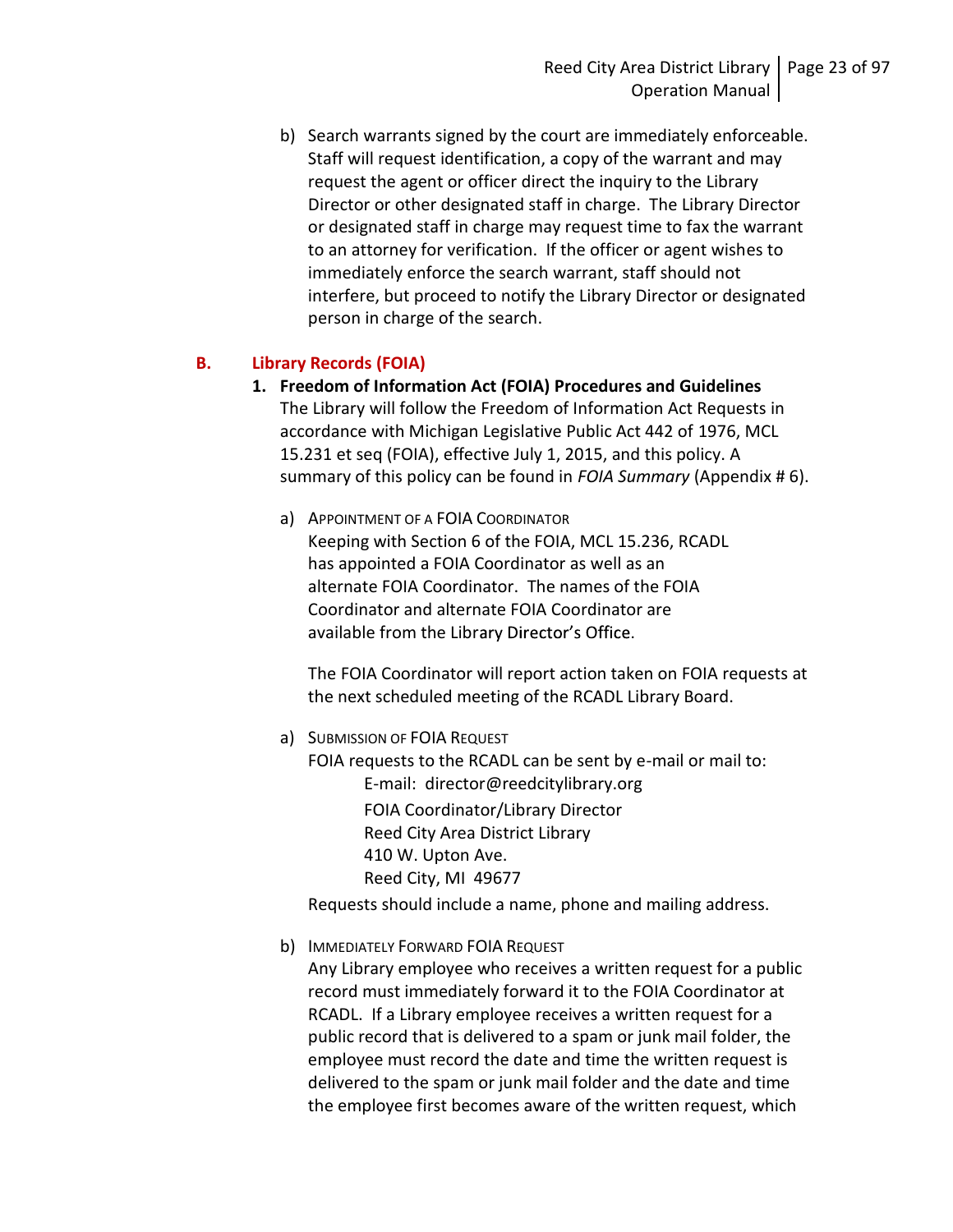must be forwarded to the FOIA Coordinator with the written request.

c) REQUEST RESPONSE TIME

RCADL must respond to the FOIA request within five (5) business days after receipt of the request. RCADL may extend the time for responding by an additional ten (10) business days by notifying the requesting person in writing of the reason for the extension and the new due date. MCL 15.235(2)(d) and (6). Written requests made by facsimile, electronic mail or other electronic transmission are not received by the FOIA Coordinator until one (1) business day after the electronic transmission is made.

d) RESPONSE TO A FOIA REQUEST

Only the Library's FOIA Coordinator or Alternate FOIA Coordinator will respond to FOIA requests. RCADL will provide copies of these procedures and guidelines and a summary of these guidelines with each written response or provide a link to an online version of these documents. If a request is denied, in full or part, RCADL will provide the requestor with an explanation of the basis of the denial under the FOIA, and give notice to the requestor of his or her remedial rights. MCL 15.235(4).

e) ASSESSMENT OF FEES FOR A FOIA REQUEST

The FOIA permits the Library to charge a fee for the search, retrieval, examination, review, and separation and deletion of exempt from nonexempt material, but only if the failure to charge a fee would result in unreasonably high costs to the Library because of the nature of the request in a particular instance, and the Library specifically identifies the nature of these unreasonably high costs. MCL 15.234(1) and (3).

The following fee guidelines for calculating labor and material costs incurred in Processing FOIA requests are established pursuant to MCL 15.234(3).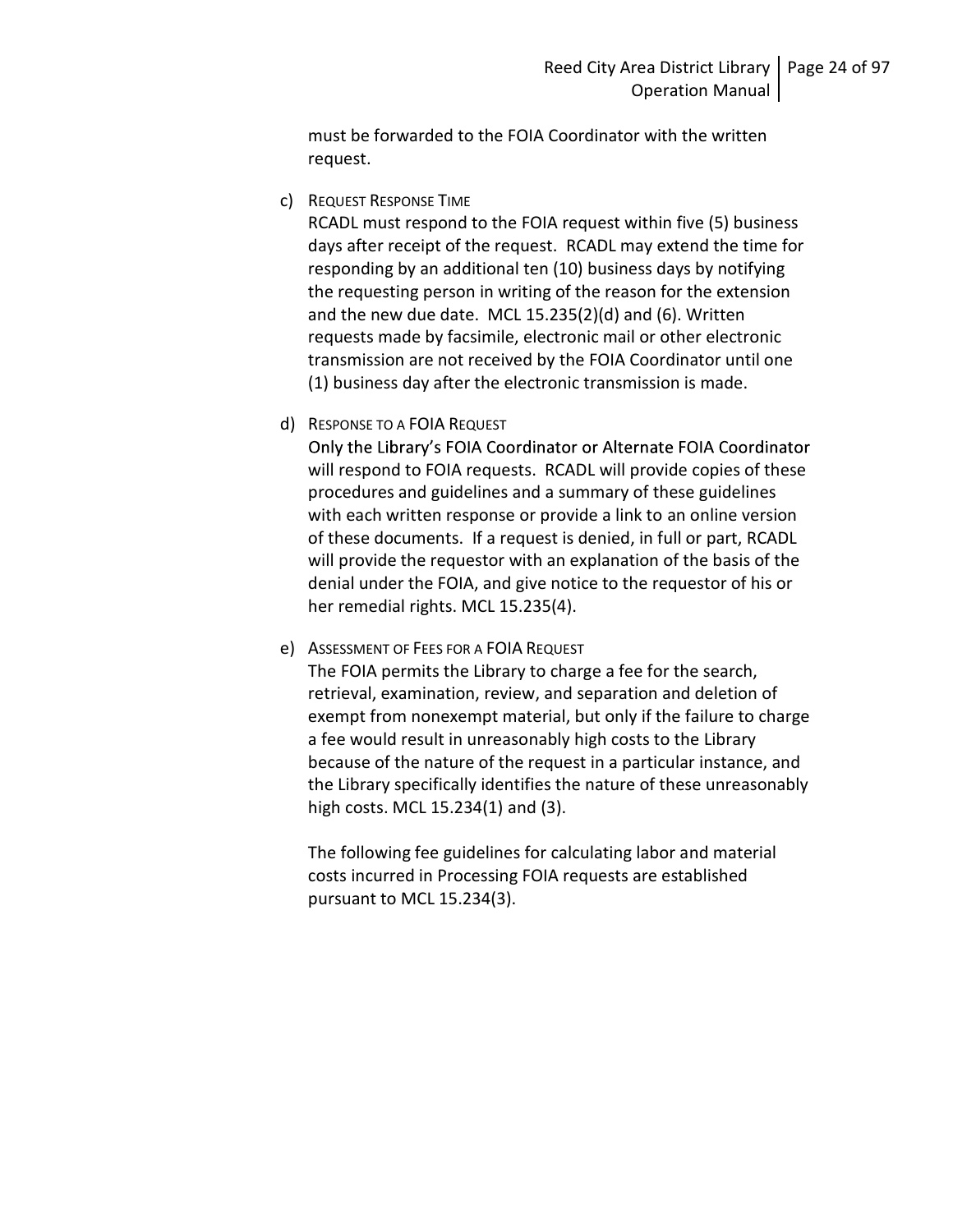- (1) Fees will be uniform and not dependent upon the identity of the requesting person.
- (2) Fees will be itemized using the attached detailed FOIA Itemization of Fees Form (Appendix # 7) and will include:
	- (a) Labor costs for the search, location and examination of public records will be calculated using the hourly wage of the Library's lowest paid employee capable of conducting the search, location and examination, whether or not they are available or actually perform the labor. Such labor cost shall be estimated and charged in increments of fifteen (15) minutes with partial increments rounded down. The hourly wage will be based on the Library's payroll records for the present fiscal year. Labor costs shall also include up to 50% of the hourly wage to partially cover the cost of fringe benefits, not to exceed the actual cost of fringe benefits.
	- (b) Labor costs for the review of public records and separation and deletion of exempt from nonexempt material will be calculated using the hourly wage of RCADL's lowest paid employee capable of conducting that work, whether or not they are available or actually perform the labor. This labor shall be estimated and charged in increments of fifteen (15) minutes with partial increments rounded down. The hourly wage will be based on the Library's payroll records for the present fiscal year. Labor costs shall also include up to 50% of the hourly wage to partially cover the cost of fringe benefits, not to exceed the actual cost of fringe benefits.
	- (c) Non-paper physical media costs will be calculated using the actual and most economical cost of computer discs, computer tapes and other digital and similar media provided by RCADL.
	- (d) Duplication and publication costs will be calculated using the actual total incremental cost of necessary duplication or publication of a public record, not including labor. The actual cost and incremental cost, calculated per sheet, shall be charged and will not exceed 10 cents per sheet of paper for letter or legal size paper. RCADL shall use the most economical means available for making copies,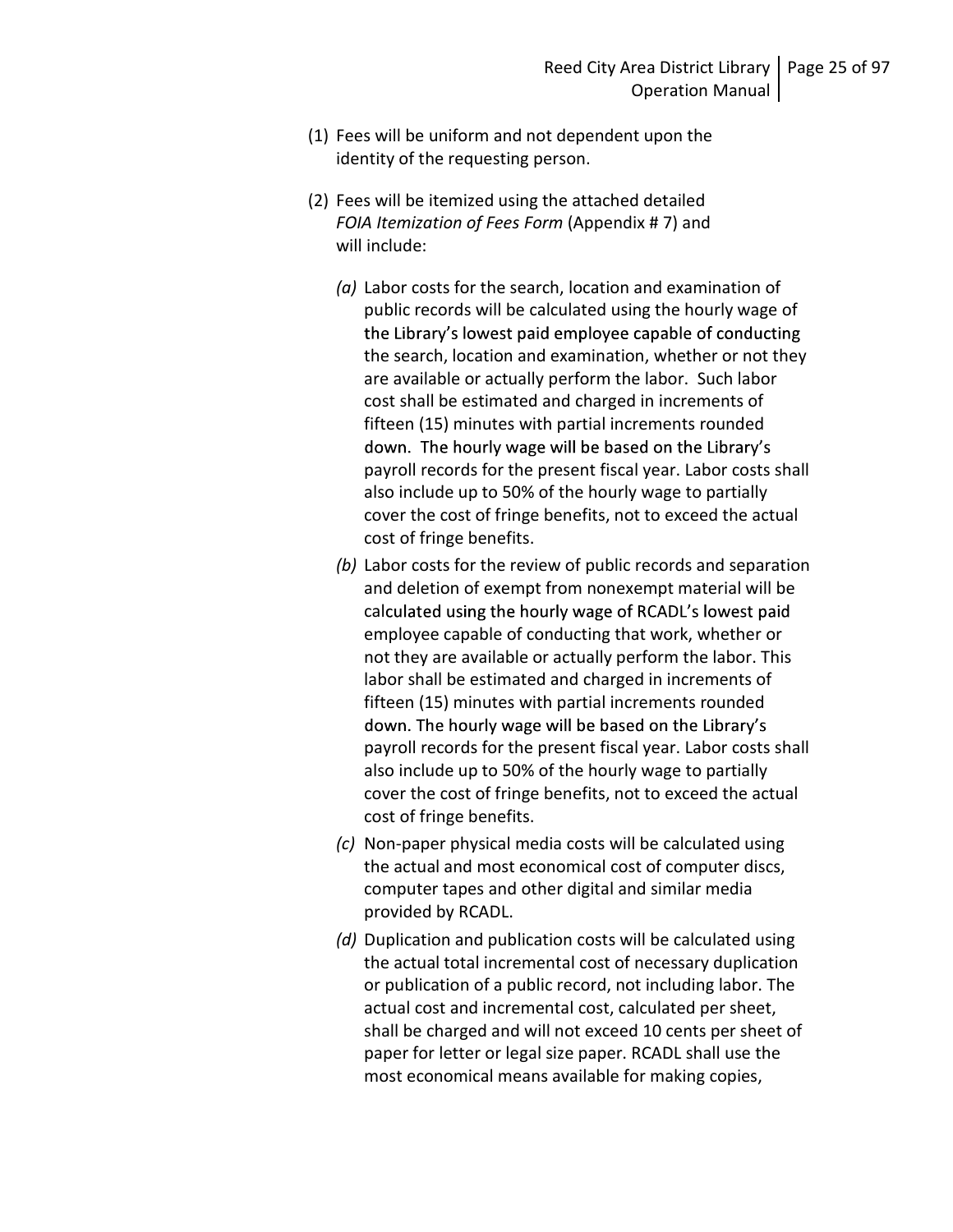including the use of double-sided printing. RCADL will not charge a fee for duplication costs of less than \$ 1.00.

- (e) Labor costs for the duplication or publication of public records, including making paper copies, making digital copies, or transferring digital public records to be produced on non-paper physical media or through electronic means, will be calculated using the hourly wage of RCADL's lowest paid employee capable of duplicating or publishing the public records, whether they are available or actually perform the labor. This labor shall be estimated and charged in increments of fifteen (15) minutes with partial increments rounded down. The hourly wage will be based on the Library's payroll records for the present fiscal year. Labor costs shall also include up to 50% of the hourly wage to partially cover the cost of fringe benefits, not to exceed the actual cost of fringe benefits.
- (f) Actual costs of mailing using a reasonably economical and justifiable manner.
- (3) No RCADL employee shall work overtime or include overtime wages in the labor costs.
- (4) If a requestor submits an affidavit of indigency, the first  $\oint$ 20.00 of a fee will be waived. A requesting person must include a statement that the request is not being made in conjunction with outside parties in exchange for payment or other remuneration. In cases other than indigency, no employee shall waive a fee or part of a fee without authorization from the FOIA Coordinator.
- (5) Labor costs for monitoring and inspection of original records will be calculated using the hourly wage of RCADL's lowest paid employee capable of monitoring the inspection. Labor costs for monitoring and inspection will not be charged for the first hour. The hourly wage will be based on RCADL's payroll records for the present fiscal year.
- (6) If a statute authorizes the sale or production of public records to the public for a specified fee or if a fee for production of public records is otherwise set by statute, RCADL will charge the statutory fee in lieu of a fee calculated using the guidelines set forth above.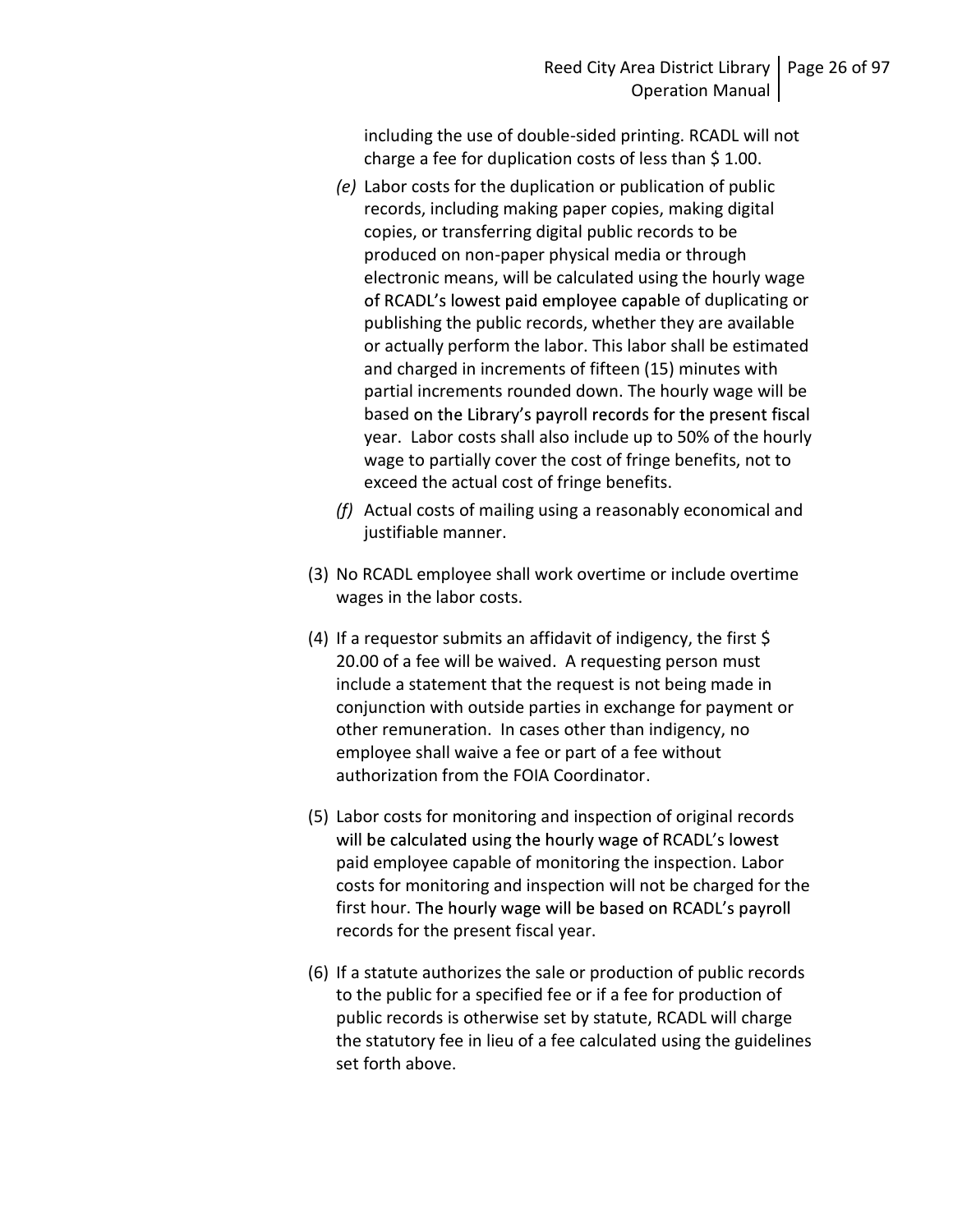- (7) RCADL will not charge a fee for the search, retrieval, examination, review and separation and deletion of exempt from nonexempt material that will take less than one hour. If the search, retrieval, examination, review, and separation and deletion of the exempt from the nonexempt material will take more than one hour, a fee will be charged in accordance with this procedure pursuant to Section 4 of the FOIA, MCL 15.234. The hourly wage will be based on RCADL's payroll records for the present fiscal year.
- (8) If the FOIA Coordinator knows or has reason to know that all or part of the requested information is available on RCADL's website, RCADL shall notify the requestor in its written response and shall include the website in the response. The FOIA Coordinator shall separate the requested public records available on the website from those that are not available, and shall inform the requestor of the additional charge to receive copies of what is available on the website.
- f) DEPOSIT REQUIREMENTS

If RCADL estimates a fee to process a FOIA request greater than \$ 50.00, RCADL will require a good faith deposit from the requestor before providing the public records to the requestor. The deposit shall not exceed  $\frac{1}{2}$  of the total estimated fee. Any written notice containing a notice of deposit shall also contain a best efforts estimate by RCADL regarding the timeframe after a deposit is received that it will take RCADL to provide the public records to the requestor. The timeframe estimate is not binding upon the RCADL, but RCADL shall provide the estimate in good faith and strive to be reasonably accurate and to provide the public records in a manner based on this State's public policy under section 1 of the FOIA, MCL 15.231, and the nature of the request in the particular instance.

g) APPEALS OF FEES AND DISCLOSURE OF DETERMINATIONS If RCADL charges what the requestor believes to be an excessive fee or denies all or part of a request, the request may submit to the RCADL Board, as the governing body, a written appeal that specifically states the word "appeal" and identifies the basis for which the fee should be reduced or the nondisclosure determination should be reversed. The Board shall designate the FOIA Coordinator to receive the written appeal and immediately notify the Board President of its receipt.